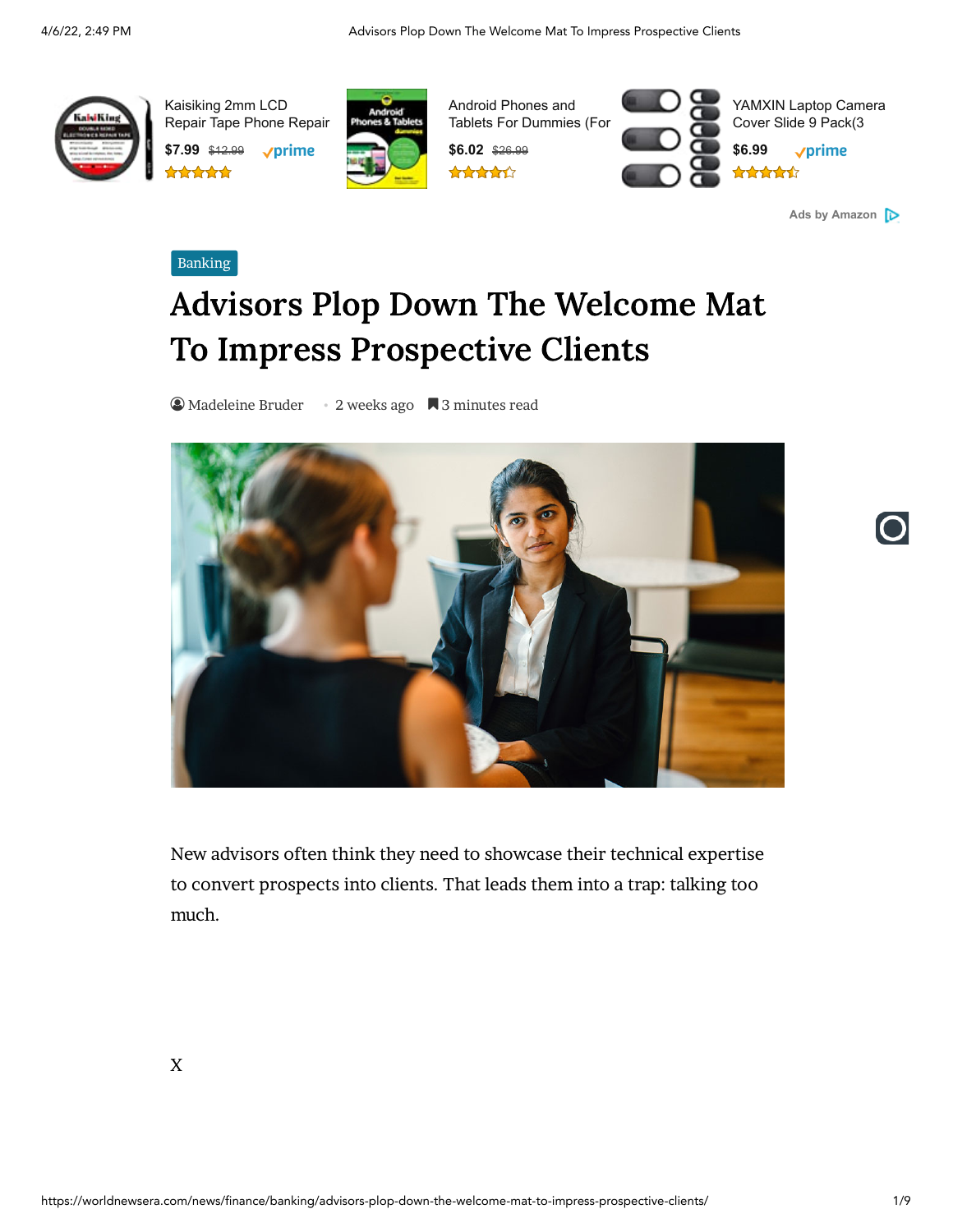4/6/22, 2:49 PM Advisors Plop Down The Welcome Mat To Impress Prospective Clients

While turning prospects into clients takes knowledge of financial planning and investment management, soft skills also matter. The ability to connect with people — to listen and retain what they say — plays a vital role.

Perhaps the most intangible aspect of wooing prospects is making them feel important. The early impressions they form of you and your firm will influence whether they're comfortable signing on.

Curious, engaging conversationalists wield an advantage over selfpromoters to convert prospects. By getting others to open up, you put them at ease and learn more about them.

Prospects may expect you to launch into a lecture about money. But showing interest in their family, career and hobbies subverts that expectation and helps you build rapport.

Better yet, welcome their arrival with fanfare. View them as VIPs from the moment they walk in the door.

"People love to see their name in lights, " said Ralph [Bender,](https://enduringwealth.com/our-team/) a certified financial planner at Enduring Wealth Advisors in Temecula, Calif.

For years, Bender has set up a computer monitor that prospects notice as soon as they arrive. He created a PowerPoint slide template so that visitors see their name on the screen with a welcome message.

"The night before, we enter the names of each person who's scheduled to come in the next day, " he said. "It's all preprogrammed so all our receptionist has to do is advance the slide to the next name" throughout the day.

## Create A Calm, Soothing Environment For Visitors

Once a newcomer arrives, Bender says, they do not wait alone. A designated greeter usually waits with them, striking up friendly conversation and offering beverages and snacks.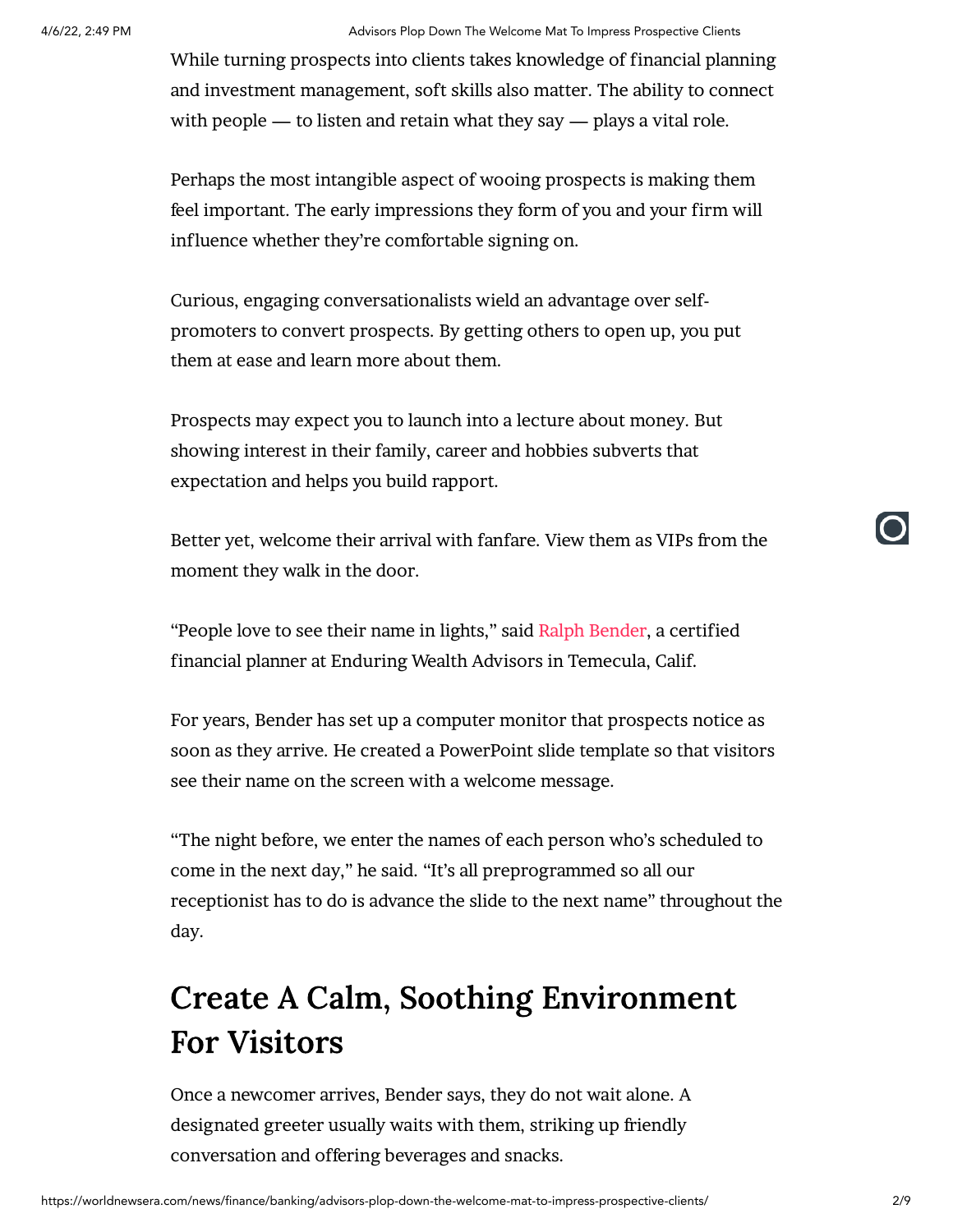#### 4/6/22, 2:49 PM Advisors Plop Down The Welcome Mat To Impress Prospective Clients

"We follow the person's lead, " Bender said. If someone's on their phone or seems preoccupied, Bender's greeter — typically his administrative aide or marketing specialist — doesn't hover.

"It's a chance to answer (a prospect's) questions and make them feel like invited guests in your home, " he said. "And after the prospect leaves, I might debrief with (my greeter) on whether we want them as a client. "

Little things can make a big difference to convert prospects. Prospects feel more special if they're instantly comfortable in your office environment.

Soon after prospects arrive, Kashif Ahmed — a certified financial planner at American Private Wealth in Bedford, Mass. — invites them to help themselves to a wide range of drinks.

"A lot of advisors ask 'Can I get you some coffee?' but maybe they want a protein shake or wine or seltzer, " said Ahmed, He prefers to guide them to a fully stocked refrigerator and let them choose.

Ahmed also wants to create a soothing space for prospects. Because they might feel anxious talking about money, he designed his surroundings for tranquillity. Warm colors, such as burgundy, enhance his office's calming effect.

"When you enter the office, the windows are behind me and visitors get an expansive view of greenery and trees, " he said. "It's relaxing. "

## Focus All Your Attention To Convert Prospects

Another homey touch that delights prospects is seeing fresh flowers on the table. It adds a colorful flourish to the room.

Kelly Graves, a certified financial planner at Wealth Enhancement Group in Charlotte, N.C., finds that flowers lift everyone's mood.